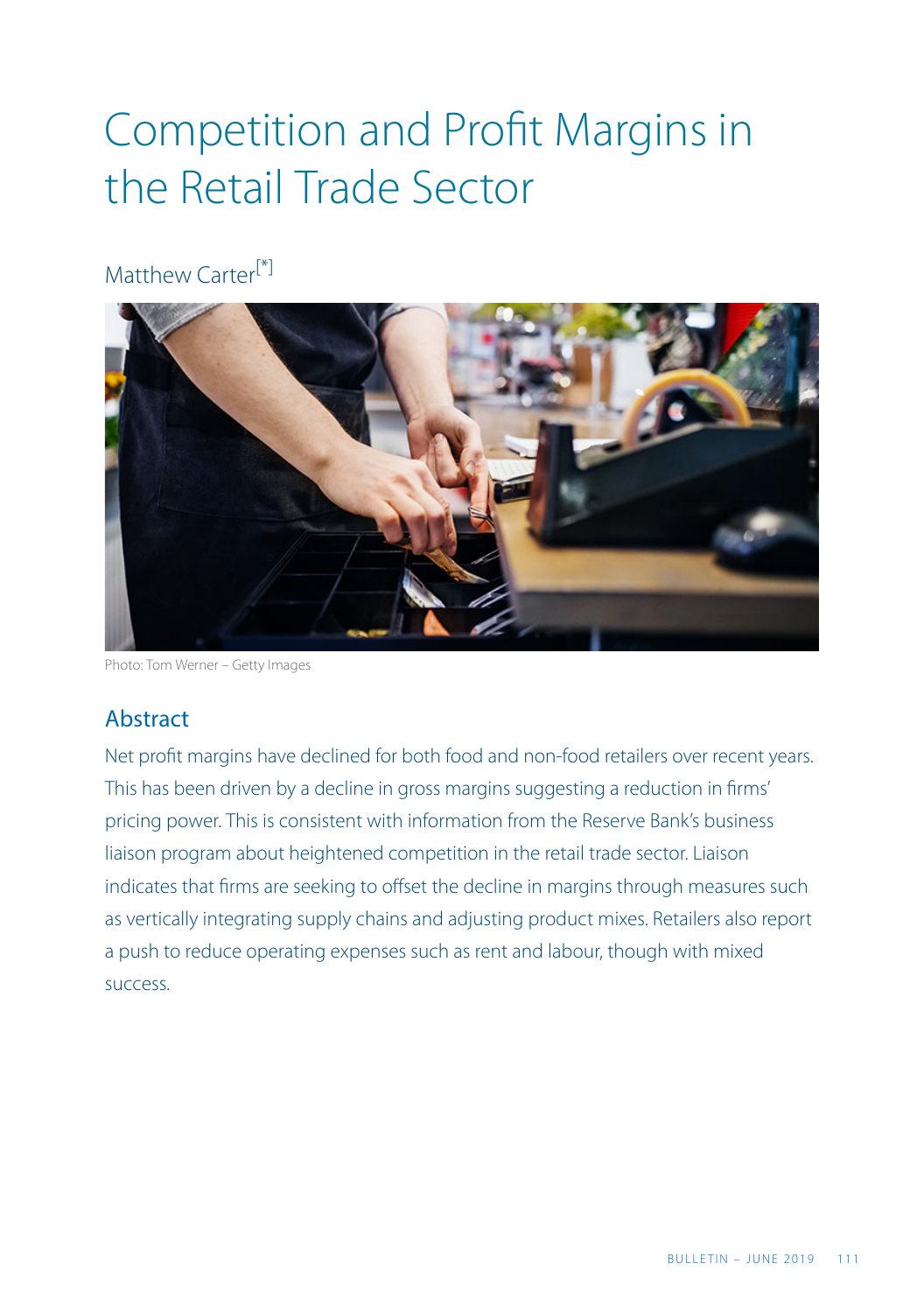## Introduction

<span id="page-1-0"></span>A consistent theme in discussion with firms in the Reserve Bank's business liaison program for several years has been heightened competition in the retail trade sector.<sup>[\[1\]](#page-11-0)</sup> The retail sector has undergone significant structural change since the early 2000s, including the rise of online shopping and the entrance of new international firms into the market. Firms suggest these changes have increased competitive pressures and that, in response, they have had to adjust their pricing behaviour to compete for sales and market share. While firms in other industries also report changes in the level of competition over time due to similar factors, liaison has identified the retail sector as being particularly affected. Survey-based measures also suggest that business conditions in the retail sector have been weaker than other industries in recent years (Graph 1).



Firms suggest that consumers in the retail sector are increasingly price sensitive and that, in response, they have had to adjust their pricing behaviour, typically by increasing the size or 'depth' of discounts on their products, as well as the frequency. Retail goods, such as furniture, food, clothing and footwear, comprise around one-third of the Australian Consumer Price Index. This increase in discounting behaviour by retailers has been one of the factors contributing to low inflation outcomes in the Australian economy in recent years (Debelle 2018).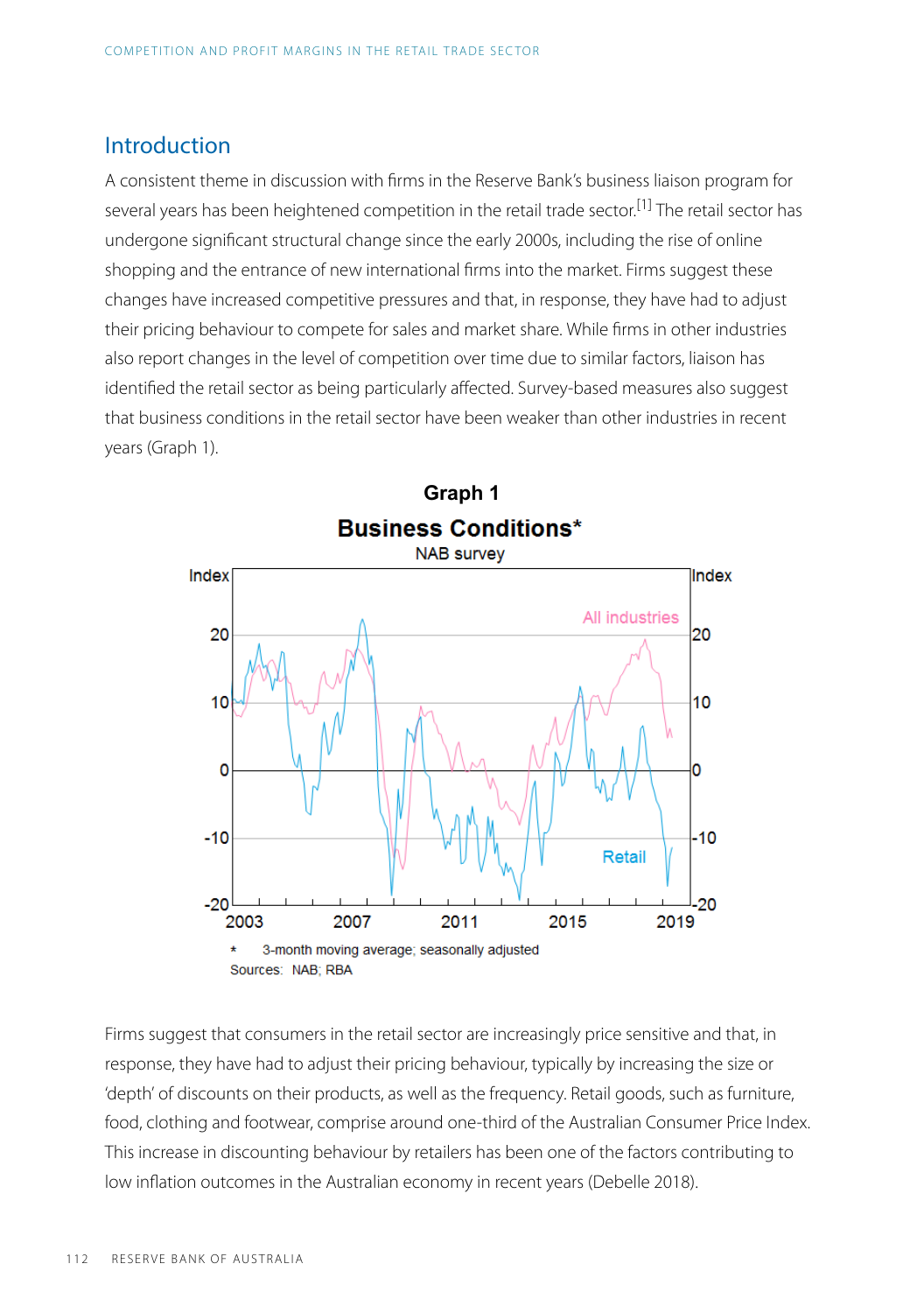This price competition may also affect the profit margins of retailers as they seek to maintain a 'lowest price position' in the market. This could, in turn, influence other business decisions and have wider economic consequences. For example, firms may decide to defer or cancel investment plans, or they may reduce the number of staff they employ or the number of hours their staff work. Some firms are even willing to forego profits to gain market share by 'loss leading' or selling products at a loss; this is likely to increase the risk that firms become unprofitable. This could have implications for the asset quality of banks if firms are unable to repay their debt obligations, though the flow-on effect to Australian banks so far appears minimal (Araujo and de Atholia 2018).[\[2\]](#page-11-1)

<span id="page-2-0"></span>This article explores recent dynamics in retail firms' pricing behaviour and their impact on profit margins. It draws on information from firms in the Bank's business liaison program, as well as data from the Australian Bureau of Statistics (ABS).

## Price-setting Behaviour of Retailers

Firms often attribute the increase in competition to the actions of a perceived 'market leader' that is looking to expand their market share by lowering prices (Ballantyne and Langcake 2016). In response, other retailers are forced to adjust their own pricing behaviour to compete for sales. While there is an increasing availability of detailed micro-level datasets to investigate the pricesetting processes of individual firms, the use of qualitative information from surveys can also provide useful insights into how individual firm characteristics affect pricing decisions (Fabiani *et al* 2005). Firms in the Bank's business liaison program are periodically surveyed about their pricesetting behaviour, including how frequently they review and change their prices, and what factors influence these decisions (Park, Rayner and D'Arcy 2010). These responses can also be compared over time to see whether firms' price-setting behaviour has changed.

Around 60 per cent of retailers in the Bank's liaison program indicate that they currently review their prices either daily or weekly (Graph 2). The data also suggest that the frequency of price reviews has increased over time, which is likely to reflect advances in technology that have reduced information costs for both consumers and firms (Debelle 2018). Consumers are able to easily compare the price of products across multiple firms and determine which is offering the lowest price. Firms are able to continually monitor the online prices of other retailers using web scraping tools to ensure their products are competitively priced, and to adapt quickly to changes in the retail environment. The data from the Bank's liaison program also indicate that the frequency of price reviews is positively related to the perceived level of competition; of the firms that review prices on a daily or weekly basis, almost all characterised the level of competition in their market as 'significant'.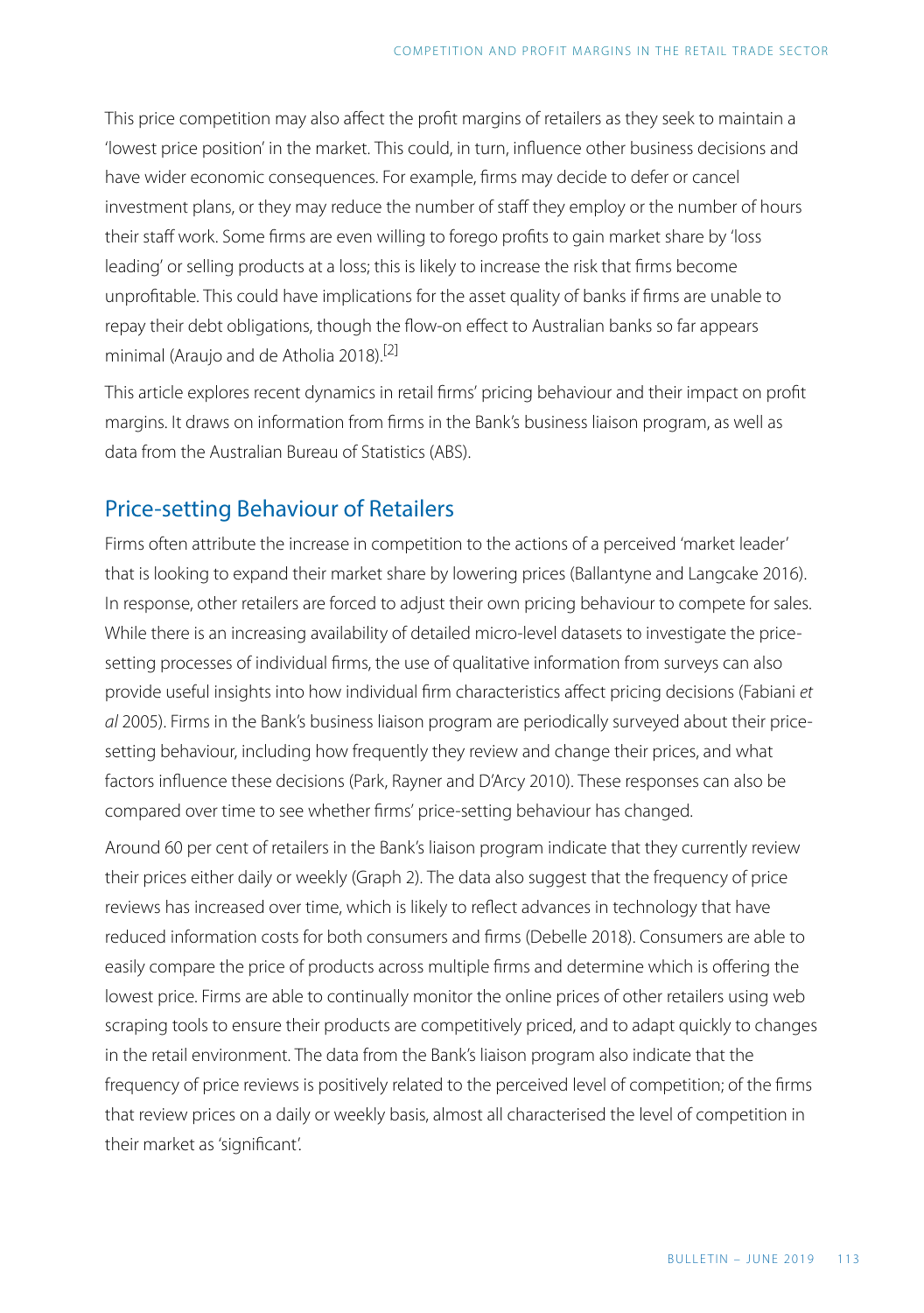

<span id="page-3-0"></span>An advantage of survey-based pricing studies is that they allow us to identify the factors that have caused a firm to change their prices. In regular interviews, retailers are asked to assess the importance of five factors on their decision to change prices over the preceding 12 months by ranking them on a scale of 'unimportant' (a score of 1) to 'very important' (a score of 4). An increase in costs is the most significant factor in a firm's decision to increase prices, while a decrease in demand or a change in a competitor's prices are the significant factors in a firm's decision to lower their prices (Graph 3).<sup>[\[3\]](#page-11-0)</sup> When compared over time, these factors have become more significant in retailers' decisions to decrease prices. This may indicate competitive pressures have intensified and are having more influence on the price-setting behaviour of retailers.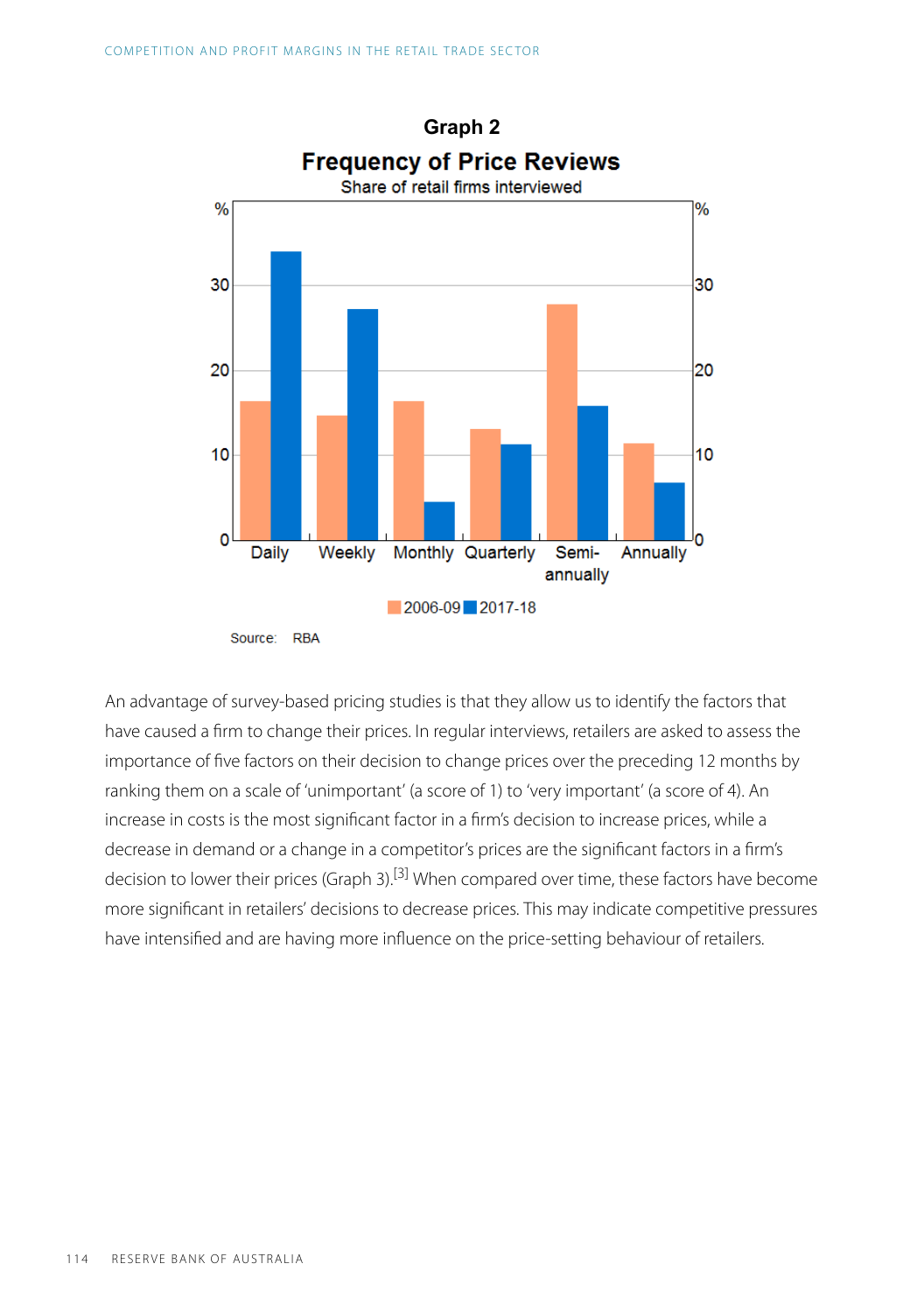

## The Impact of Competition on Firms' Margins

To understand the role of margins in price setting, it is useful to work with a stylised version of the retail supply chain (D'Arcy, Norman and Shan 2012). Goods are manufactured either domestically or overseas and sold to a wholesaler, who then on-sells them to a retailer. The price paid by the retailer, along with any freight costs, comprises the retailers' 'cost of goods sold' (COGS). To cover these costs the retailer applies a gross margin or 'mark-up' to obtain the final sale price charged to consumers. The retailer also incurs expenses in its day-to-day operations, such as labour and rent, as well as marketing, packaging and administration. These operating expenses are collectively referred to as the 'cost of doing business' (CODB). The difference between the CODB and the retailers' gross margin is their profit or 'net margin'.

While liaison with firms suggests that competitive pressures in the retail sector have increased over recent years and that firms have had to adjust their pricing behaviour in response, competition is not directly observable. Instead, we must rely on proxy measures such as firmlevel 'mark-ups'. Hambur and La Cava (2018) estimated retail mark-ups by measuring the ratio of price to marginal cost. They found mark-ups rose over the mid 2000s but have declined in recent years, which suggests the retail sector has become more competitive.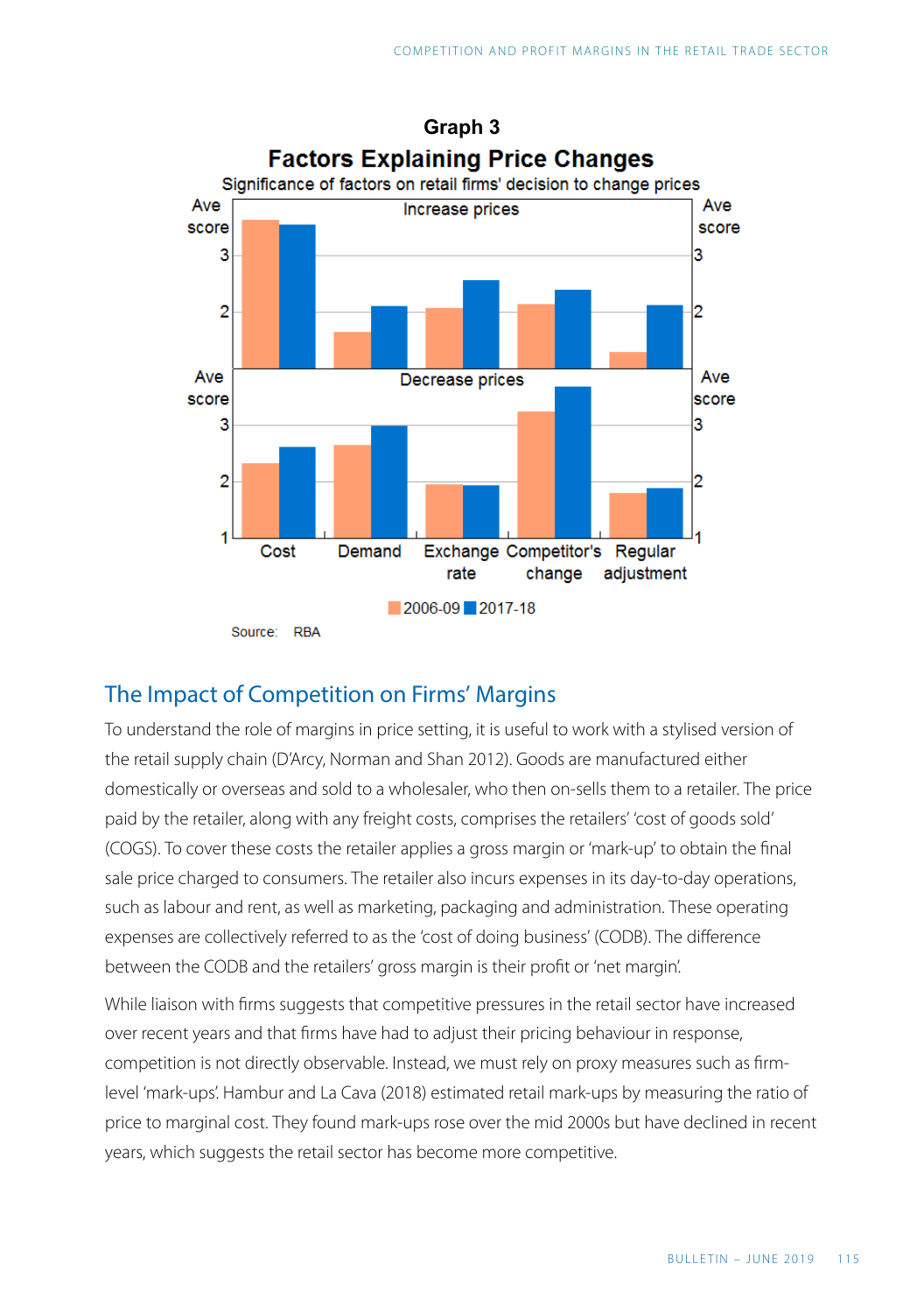In this article, we infer the effect of competition by constructing a series of net and gross margins for Australian retail firms using the ABS 'Australian Industry' series, which is produced annually using data sourced from the Economic Activity Survey conducted by the ABS and Business Activity Statements provided by almost every Australian business to the Australian Tax Office. We analyse margins at the two-digit Australian and New Zealand Standard Industrial Classification level, and disaggregate the retail sector into the categories 'food' and 'non-food' to separately analyse the effect of competition across both.

#### Net margins

We find that net margins have declined for both food and non-food retailers over recent years (Graph 4). This is consistent with information from liaison of heightened competition. Net margins for food retailers (such as supermarkets and grocery stores) have declined by around 1¾ percentage points since 2011/12 . This has occurred alongside the expansion of foreign supermarkets into the Australian market as well as a period of aggressive price competition between the major domestic supermarkets. Net margins for non-food retailers have declined by a similar amount. This finding is in line with other research: for example, Hambur and La Cava (2018) found that firm-level 'mark-ups' had declined since 2012, while Ballantyne and Langcake (2016) concluded that the relatively high level of the Australian dollar between 2010 and 2013 had led to increased competition from foreign online retailers.





Sources: ABS: RBA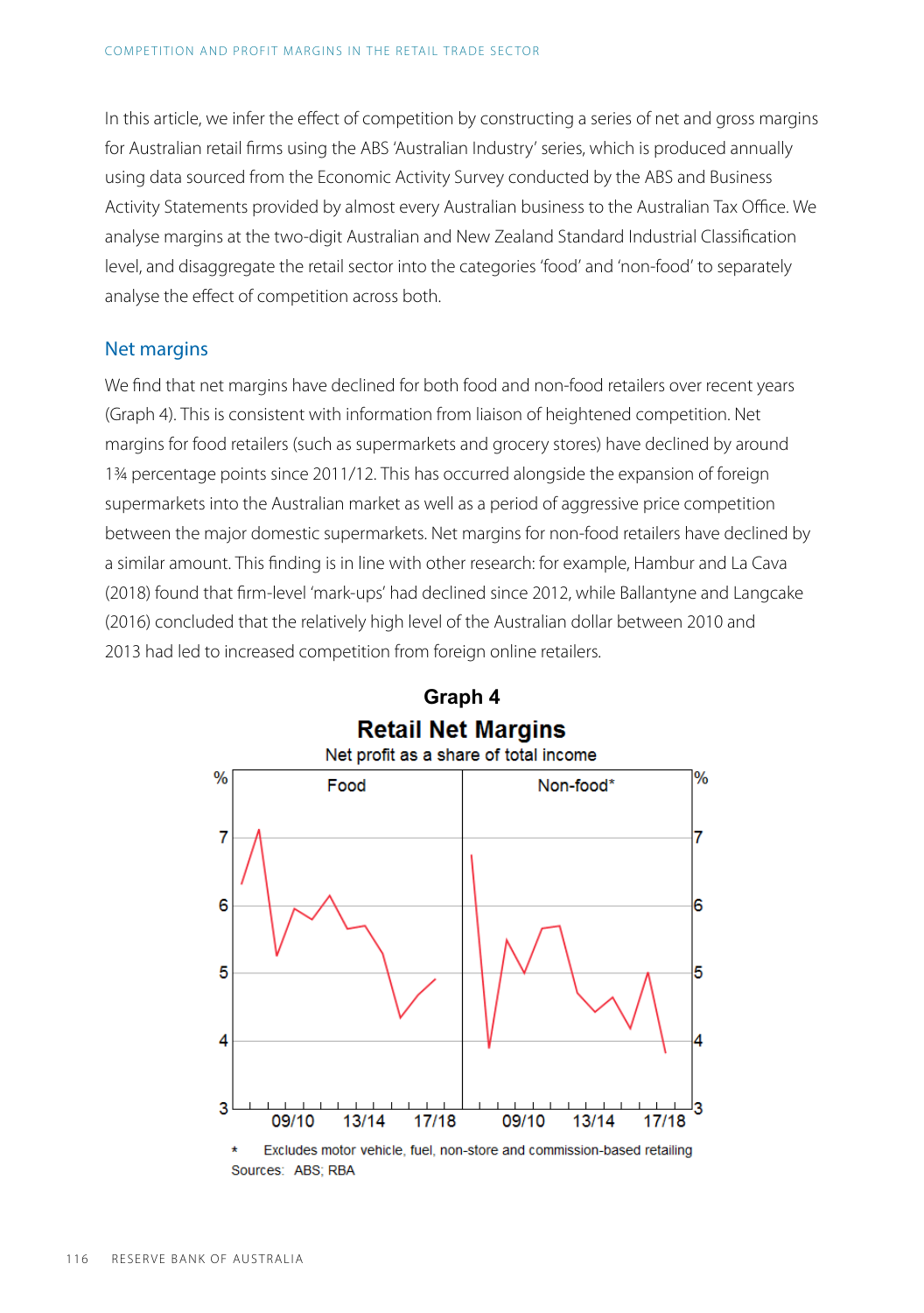#### Gross margins

While the decline in retail net margins is consistent with heightened competition, a decline in net margins can be caused by one of two things: a reduction in gross margins (due to lower prices or higher COGS) or because firms' operating expenses, such as labour and rent, are increasing and they are unable to pass them through to final prices. We find that the decline in net margins for both food and non-food retailers has been driven by a decline in gross margins (Graph 5). The decline in gross margins is particularly marked for non-food retailers, falling by around 6 percentage points since 2011/12 , indicating a reduction in their pricing power.



However, a consistent theme in liaison with both food and non-food retailers over the past couple of years has been a focus on firms trying to rebuild their gross margins by adjusting their business practices, including through measures such as:

• **Adjusting product mixes to incorporate more own brand or private label products**. These products are designed and manufactured by the retailers themselves, which reduces third-party costs. Own brand products also allow the retailer to differentiate their product offering from that of their competitors, affording them a degree of pricing power. Some retailers are also incorporating more premium brands into their product mix that are of a higher quality and attract a higher price and margin.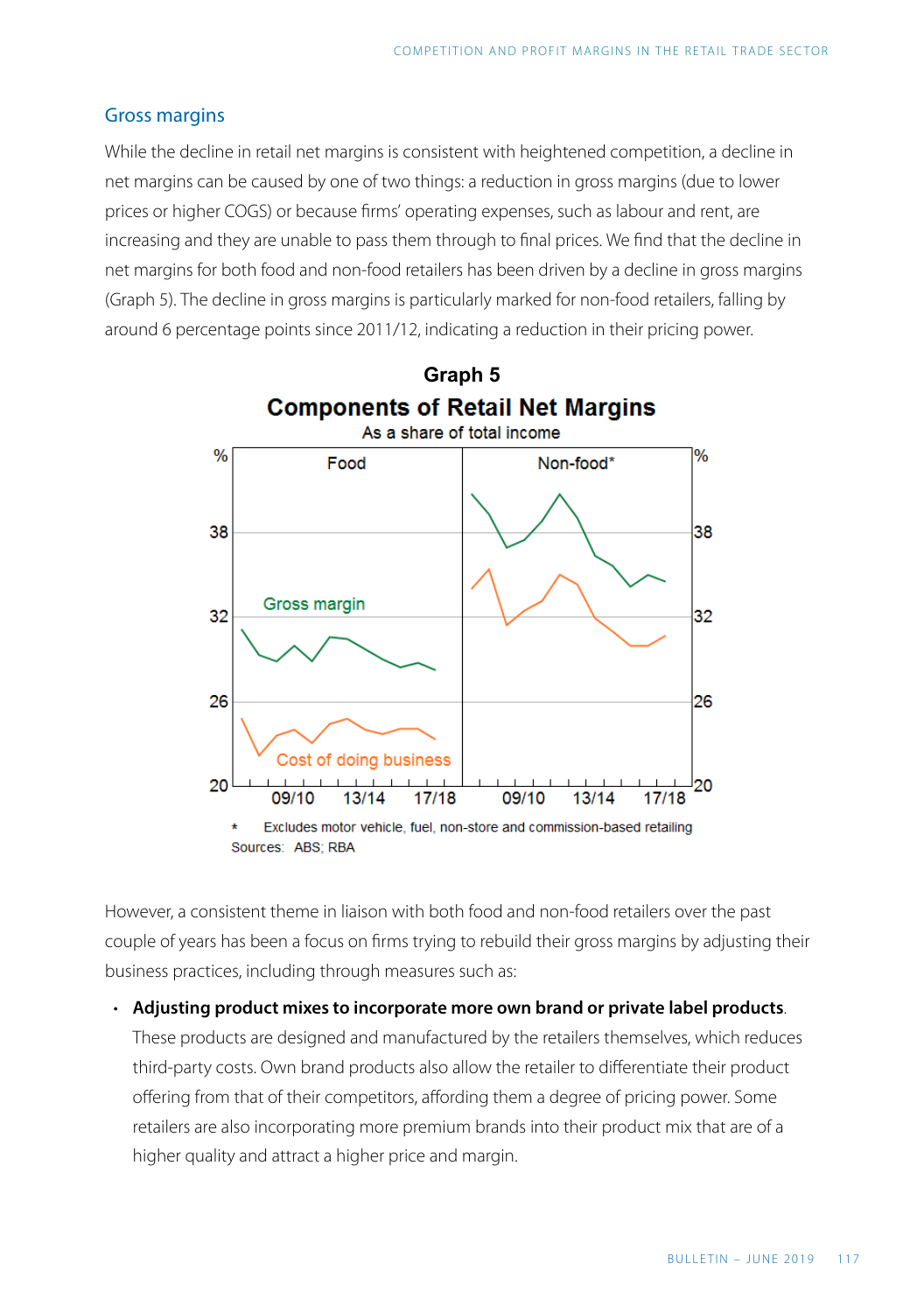- **Improved inventory management and stock monitoring practices** have reduced the need to discount as aggressively to clear excess stock, particularly for seasonal products such as summer apparel. Some retailers report this has also been achieved by rationalising their product range and reducing the number of individual products or 'stock keeping units' they sell.
- **Non-food retail firms are increasingly moving to an 'everyday low price' (EDLP) strategy**, where the prices of key products have been lowered permanently. This differs from the traditional 'high-low' pricing strategy which uses a cycle of discounts and promotional sales. While EDLP strategies have been used by supermarkets for a few years, they are becoming more common among discount department stores, as well as specialty apparel and homewares retailers, that have a high degree of product homogeneity. By offering a consistent and predictable low price, retailers are able to attract a constant flow of foot traffic through stores and increase their sales volumes. This growth in sales volumes enhances the firm's bargaining power with wholesalers, allowing them to negotiate a lower average unit cost on products. [\[4\]](#page-11-2)
- <span id="page-7-0"></span>• **Vertically integrating supply chains to increase productivity**. This occurs when a retailer owns or controls each step along their supply chain, removing third-party intermediaries and reducing costs. A number of firms report that they now purchase products directly from manufacturers rather than through a wholesaler, allowing them to reduce their COGS and capture wholesalers' margins. Some firms have also transitioned from using manufacturers in China to lower-cost countries in South-East Asia such as Bangladesh, India, Thailand and Vietnam (Graph 6).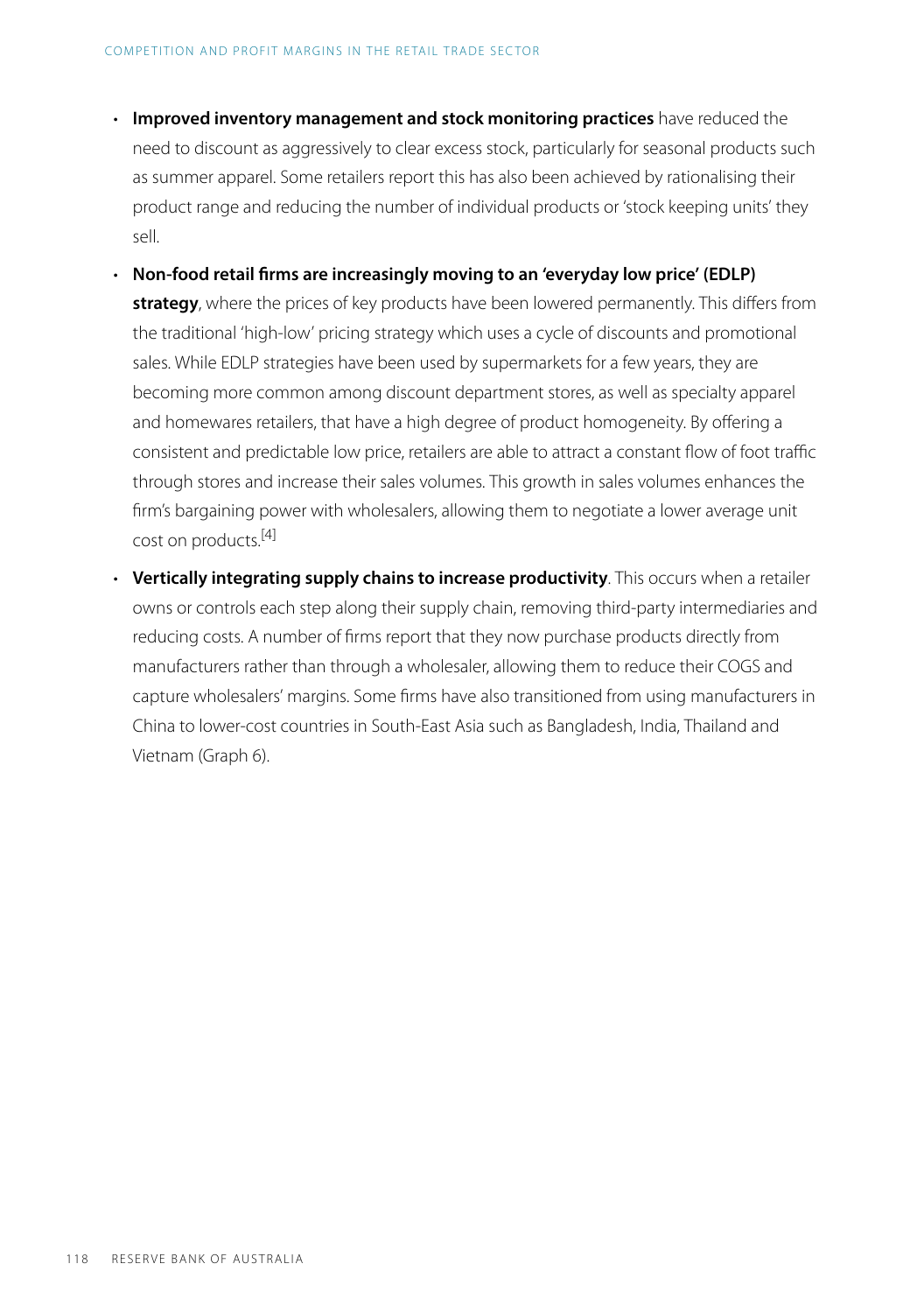

#### The 'cost of doing business'

The decline in gross margins has been partially offset by a reduction in firms' operating expenses. Firms often report an inability to pass cost increases through to final prices due to competitive pressures and are, instead, absorbing them into their net margins. To mitigate this, there has been a strong push by firms to reduce their CODB. The Australian Industry data disaggregate CODB broadly into 'labour expenses' (which includes wages and salaries, as well as other associated costs such as employer contributions to superannuation and payroll tax) and 'other expenses' (which captures expenditure on items such as rent, marketing and advertising).

<span id="page-8-0"></span>We find that non-food retailers have had considerable success in lowering their CODB over recent years by reducing their 'other expenses' (Graph 7). While food retailers appear to have had less success in reducing their expenditure, it is worth noting they have a lower cost base to begin with. Rent is typically the second largest operating expense for a retailer and firms have been able to lower this by closing underperforming stores or by reducing the size of their physical 'bricks and mortar' stores and expanding their online presence. [\[5\]](#page-11-3) Firms have also been able to negotiate lower rent increases with landlords. Given softer retail trading conditions, increased supply of retail space and the rise of online shopping, some landlords have been willing to offer lower rent increases or incentives such as rent-free periods to secure low-risk,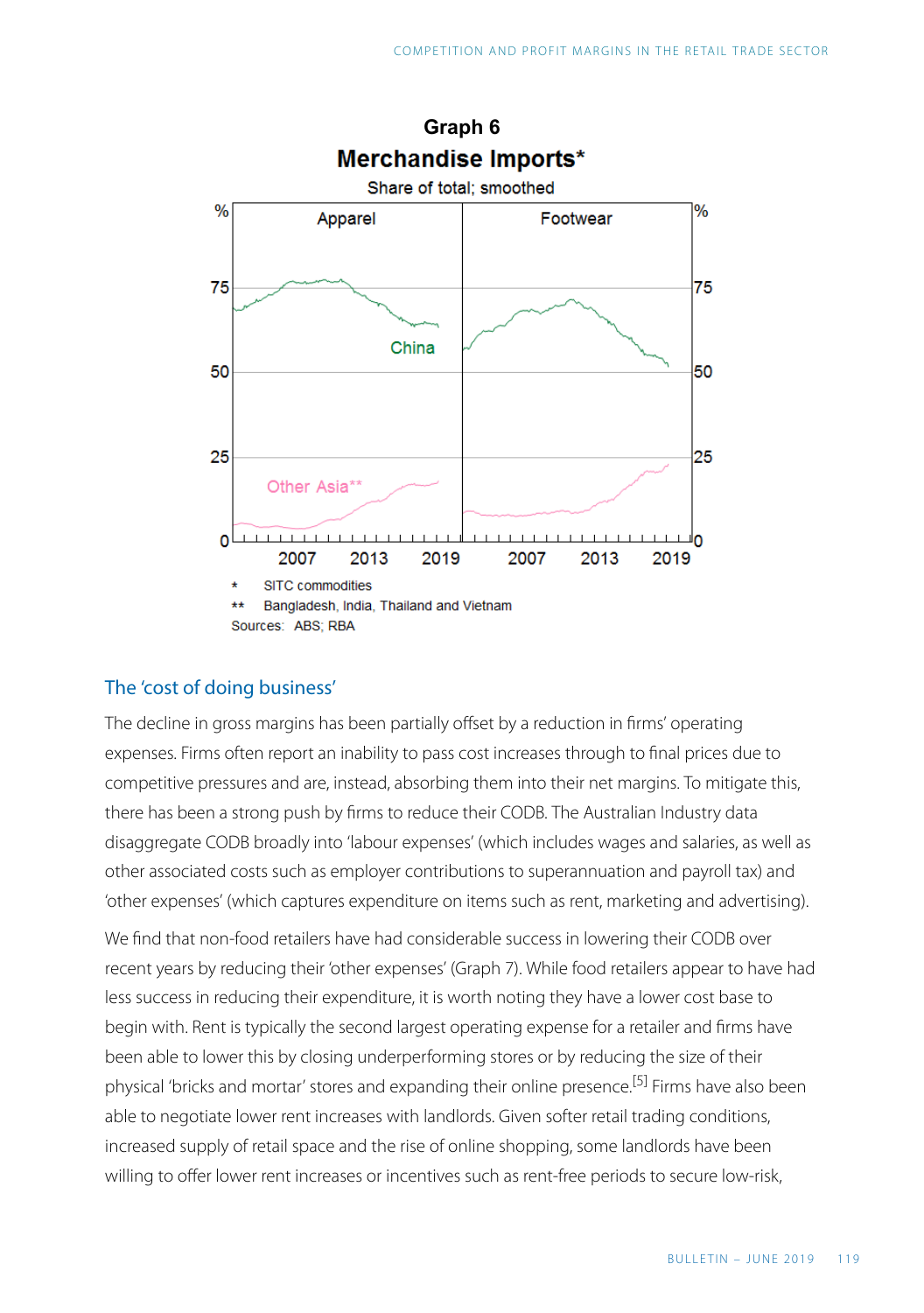long-term tenants that attract foot traffic through shopping centres (Araujo and de Atholia 2018). Firms have also been able to reduce expenditure on 'discretionary' items, such as advertising and marketing, by using more digital and social media. These are not only cheaper than traditional mediums such as TV commercials or catalogues, but reach a wider audience and can also be targeted to specific consumer demographics.



Wages are typically the largest expense for a retailer and firms appear to have been able to control growth in their labour expenses in recent years. This has partly been achieved by reducing headcount, including by introducing self-service checkouts and consolidating backoffice support roles. However, firms note that they have also been responding to increases in competition by enhancing the 'in-store experience' by improving the level of customer service and increasing the range of services offered. Retailers are unwilling to reduce headcount too much due to the negative impact it may have on service and sales.

Firms have also been able to control growth in labour expenses through more efficient rostering. A number of firms report investing in computerised rostering systems and using data analytics to track intraday sales patterns, allowing them to optimise staff numbers and minimise overtime and penalty payments. This has been complemented by an increased use of part-time labour to provide greater flexibility with rostering decisions (Graph 8).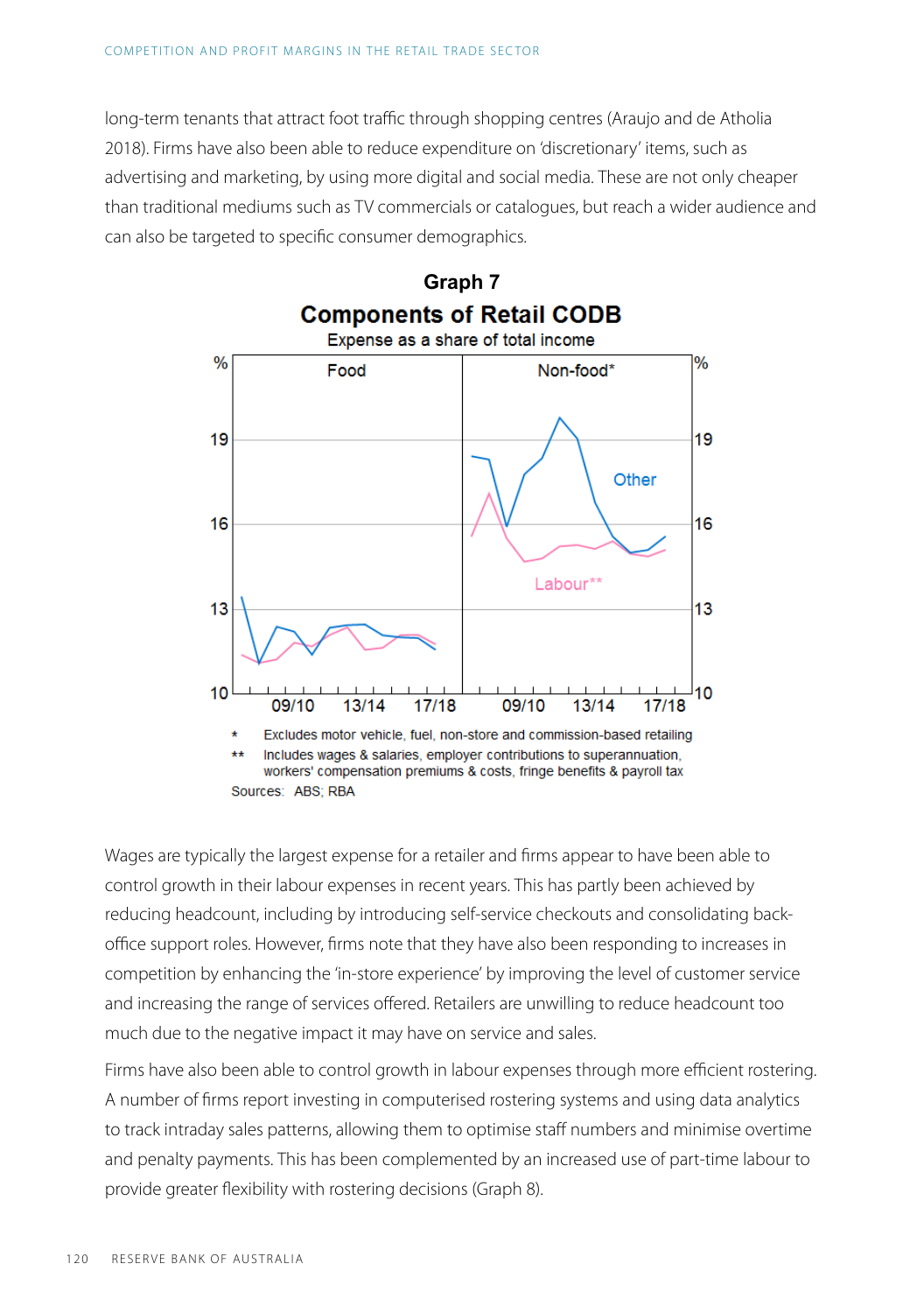

## Conclusion

We find evidence to suggest that competition in the retail sector has increased in recent years, which supports messages from firms in the Bank's business liaison program and previous analytical work. Net margins have declined for both food and non-food retailers reflecting a reduction in firms' pricing power as they compete for sales and market share. Using surveybased results, we also find that competition is an important determinant in the price-setting behaviour of retailers, influencing the frequency of price reviews and the willingness of firms to lower the prices of their products. Firms have responded to these challenges by changing their business models to increase their pricing power and gross margins, through measures such as vertically integrating supply chains, or by transitioning to 'everyday low price' strategies. Liaison also indicates that firms have managed to partly offset the decline in margins through a focus on reducing operating expenses such as rent and labour, though with mixed success.  $\mathbf{\bar{v}}$ 

### Footnotes

<span id="page-10-0"></span>The author is from Economic Analysis [\[\\*\]](#page-0-0) Tom Rosewall for his comments and Department and would like to thank

feedback.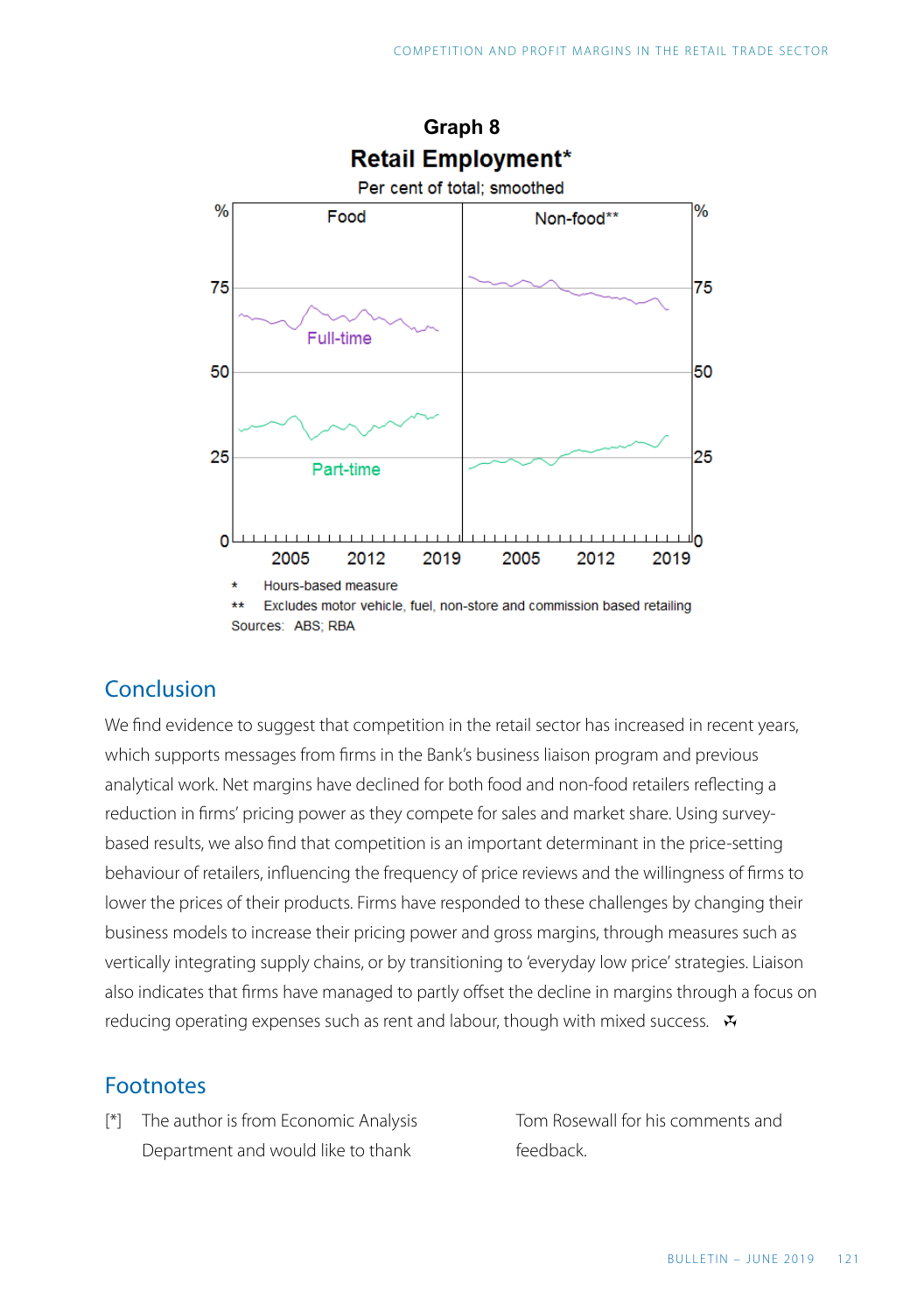- <span id="page-11-2"></span><span id="page-11-0"></span>The Reserve Bank's business liaison team [\[1\]](#page-1-0)  conducts around 70–80 discussions each month with firms, agencies and community groups. Liaison meetings are held nationally with firms of all sizes, though most discussions are with midsized and large firms where conditions are somewhat more likely to reflect economy-wide trends rather than firmspecific factors. For more information, see RBA (2014).
- <span id="page-11-3"></span><span id="page-11-1"></span>Araujo and de Atholia (2018) find that [\[2\]](#page-2-0)  the major banks' non-performing loan ratios for the retail business sector remain low and that banks' exposures to retail businesses are declining.
- These findings are in line with other [\[3\]](#page-3-0)  international surveys. For example Greenslade and Parker (2010) found the same pattern of causal factors for the UK as Graph 3 shows for Australia.
- [\[4\]](#page-7-0) Firms often highlight the 'virtuous circle' of EDLP: lowering unit costs allows them to lower final prices further, which leads to an increase in foot traffic and sales volumes, further enhancing their bargaining power with wholesalers to negotiate even lower unit costs.
- The inability for food retailers to lower [\[5\]](#page-8-0)  'other' expenses may also reflect that the rise in online retail has largely been concentrated in the non-food sector.

## References

Araujo G and T de Atholia (2018), ['Financial Stability Risks and Retailing'](https://www.rba.gov.au/publications/bulletin/2018/sep/financial-stability-risks-and-retailing.html), RBA *Bulletin*, September, viewed 22 May 2019.

Ballantyne A and S Langcake (2016), '[Why Has Retail Inflation Been So Low?](https://www.rba.gov.au/publications/bulletin/2016/jun/2.html)', RBA *Bulletin*, June, pp 9–18.

D'Arcy P, D Norman and S Shan (2012), ['Costs and Margins in the Retail Supply Chain](https://www.rba.gov.au/publications/bulletin/2012/jun/2.html)', RBA *Bulletin*, June.

Debelle G (2018), '[Low Inflation](https://www.rba.gov.au/speeches/2018/sp-dg-2018-08-22.html)', Speech at the Economic Society of Australia (QLD) Business Lunch, Brisbane, 22 August.

Fabiani S, M Druant, I Hernando, C Kwapil, B Landau, C Loupias, F Martins, TY Mathä, R Sabbatini, H Stahl and Ad CJ Stokman (2005), 'The Pricing Behaviour of Firms in the Euro Area', ECB Working Paper Series No 535.

Greenslade J and M Parker (2010), 'New Insights into Price-setting Behaviour in the United Kingdom', Bank of England Working Paper No 395.

Hambur J and G La Cava (2018), ['Business Concentration and Mark-ups in the Retail Trade Sector'](https://www.rba.gov.au/publications/bulletin/2018/dec/business-concentration-and-mark-ups-in-the-retail-trade-sector.html), RBA *Bulletin,* December, viewed 22 May 2019.